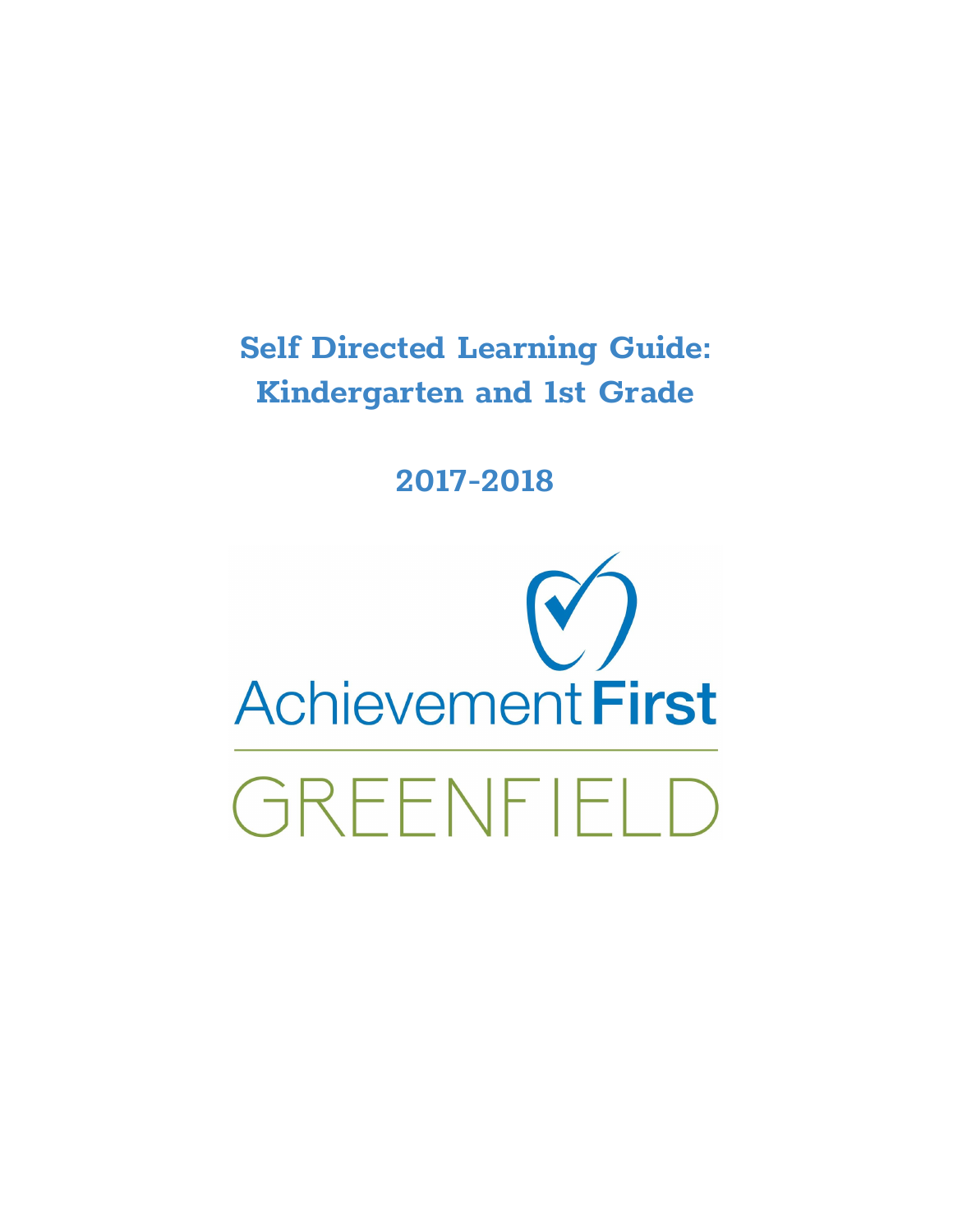# **Table of Contents**

| A. K&1 SDL Overview                            | Page |
|------------------------------------------------|------|
| Purpose of Self Directed Learning<br>$\bullet$ | 2    |
| <b>Key Outcomes</b><br>$\bullet$               | 2    |
| <b>Structure and Schedule</b><br>$\bullet$     | 3    |
| <b>B. SDL Content and Assessments</b>          |      |
| <b>Center Content</b><br>$\bullet$             | 5    |
| <b>Assessment Cycle</b><br>$\bullet$           | 8    |
| C. SDL Coaching and Feedback                   |      |
| <b>RDT Facilitation</b><br>$\bullet$           | 9    |
| <b>Lead Conferencing</b><br>$\bullet$          | 10   |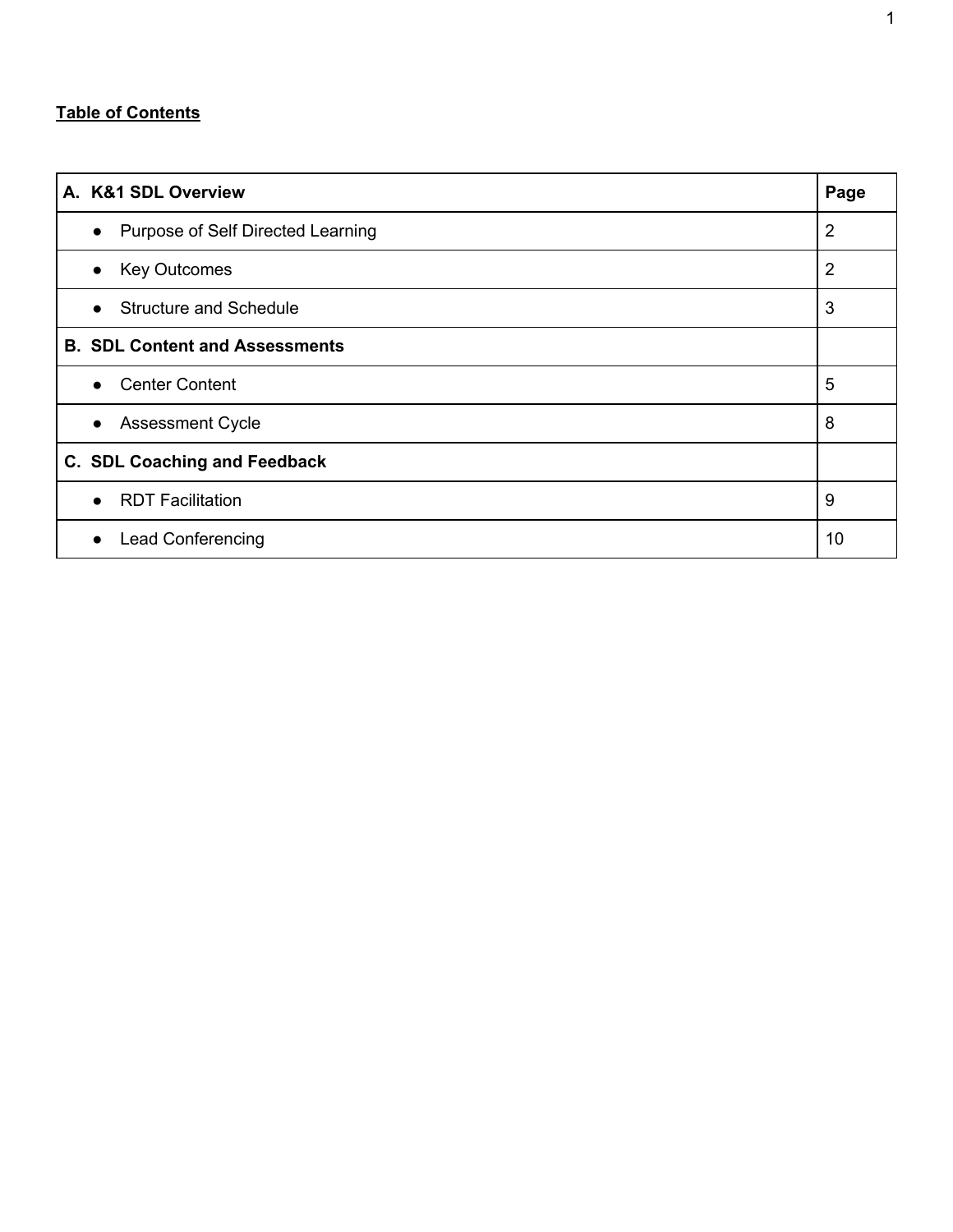# **K&1 SDL Overview**

# **Purpose of Self Directed Learning:**

In Kindergarten and 1<sup>st</sup> grade the primary goal of Self Directed Learning (SDL) is to develop motivation and strong executive functioning (or self regulation) skills in scholars through carefully curated academic activities.

Our working definition of executive function includes the mental processes that enable us to plan, focus attention, remember instructions, and juggle multiple tasks successfully. These can be categorized as 3 major brain tasks:

- Working Memory The ability to hold and manipulate information for short periods of time
- Inhibitory Controls The ability to filter thoughts and impulses to resist temptations and distractions
- Mental or Cognitive Flexibility The ability to adjust to changing demands, priorities, and perspectives

Just as an air traffic control system at a busy airport safely manages the arrivals and departures of many aircraft on multiple runways, the brain needs this skill set to filter distractions, prioritize tasks, set and achieve goals, and control impulses. In the classroom setting, this means we look for scholars to take initiative -- with or without the help of others -in diagnosing their needs, formulating learning goals, identifying human and material resources for learning, choosing and implementing appropriate learning strategies, and evaluating learning outcomes (Malcolm Knowles).

# **Key Outcomes:**

During SDL, we will know that we have been successful if we are seeing the following 5 key outcomes with scholars. Note that all of the Greenfield habits -- Personal Awareness, Drive, Empathy, Teamwork, Gratitude, and Curiosity -- are encompassed in these outcomes. SDL is a time in which we expect to see scholars explicitly demonstrating and applying the Habits and using the language of the Habits without prompting, especially when challenges arise.

| <b>Outcomes</b> |                                                                                                                                                            | Looks Like                                                                                                                                                                                                                                                                                                                                                                                                                                                                                                                                                                                              |
|-----------------|------------------------------------------------------------------------------------------------------------------------------------------------------------|---------------------------------------------------------------------------------------------------------------------------------------------------------------------------------------------------------------------------------------------------------------------------------------------------------------------------------------------------------------------------------------------------------------------------------------------------------------------------------------------------------------------------------------------------------------------------------------------------------|
| 1)              | Scholars are self<br>motivated and show<br>excitement about and<br>investment in the tasks<br>they are working on.                                         | Scholars produce high quality work at all of the centers that show not just<br>$\bullet$<br>completion of tasks but rigorous responses.<br>Scholars take initiative to complete more than the "must do" activities that<br>$\bullet$<br>they are require to accomplish during the week.<br>Scholars show focused and mission-driven energy at all centers.<br>$\bullet$<br>Scholars demonstrate joy and pride over key accomplishments during SDL<br>and can articulate the purpose behind what they are learning.                                                                                      |
| 2)              | Scholars set goals, make<br>intentional choices about<br>how they spend their time<br>aligned to these goals,<br>and adjust course as<br>challenges arise. | Scholars set SDL Habit and Learning (Academic) Goals each week as<br>$\bullet$<br>they seek to accomplish all tasks.<br>Scholars reflect on their goals on a daily and weekly basis as they think<br>$\bullet$<br>about how to reach longer term goals, and adjust course as needed.<br>Scholars can articulate and explain why they are spending their time in<br>$\bullet$<br>certain ways and how that helps them to reach their goals.<br>Scholars proactively raise concerns when they feel as though they will not<br>be able to complete all "must do" activities.                               |
|                 | 3) Scholars exhibit strong<br>self control and are able<br>to filter out distractions.                                                                     | Scholars show restraint by not always going to their favorite centers and<br>by keeping track of what they have completed and what they still need to<br>accomplish during the week.<br>Scholars are able to identify multiple strengths and areas of growth and<br>leverage their strengths to overcome potential distractions/challenges.<br>Scholars use all center manipulatives as tools (not toys) and consistently<br>focus on completing the tasks at hand.<br>Scholars work rigorously to make significant progress on all computer<br>software programs and not just "do" the computer games. |
| 4)              | Scholars independently<br>problem solve and show                                                                                                           | Scholars try to work out problems on their own first before needing or<br>asking a peer or a teacher to help them.                                                                                                                                                                                                                                                                                                                                                                                                                                                                                      |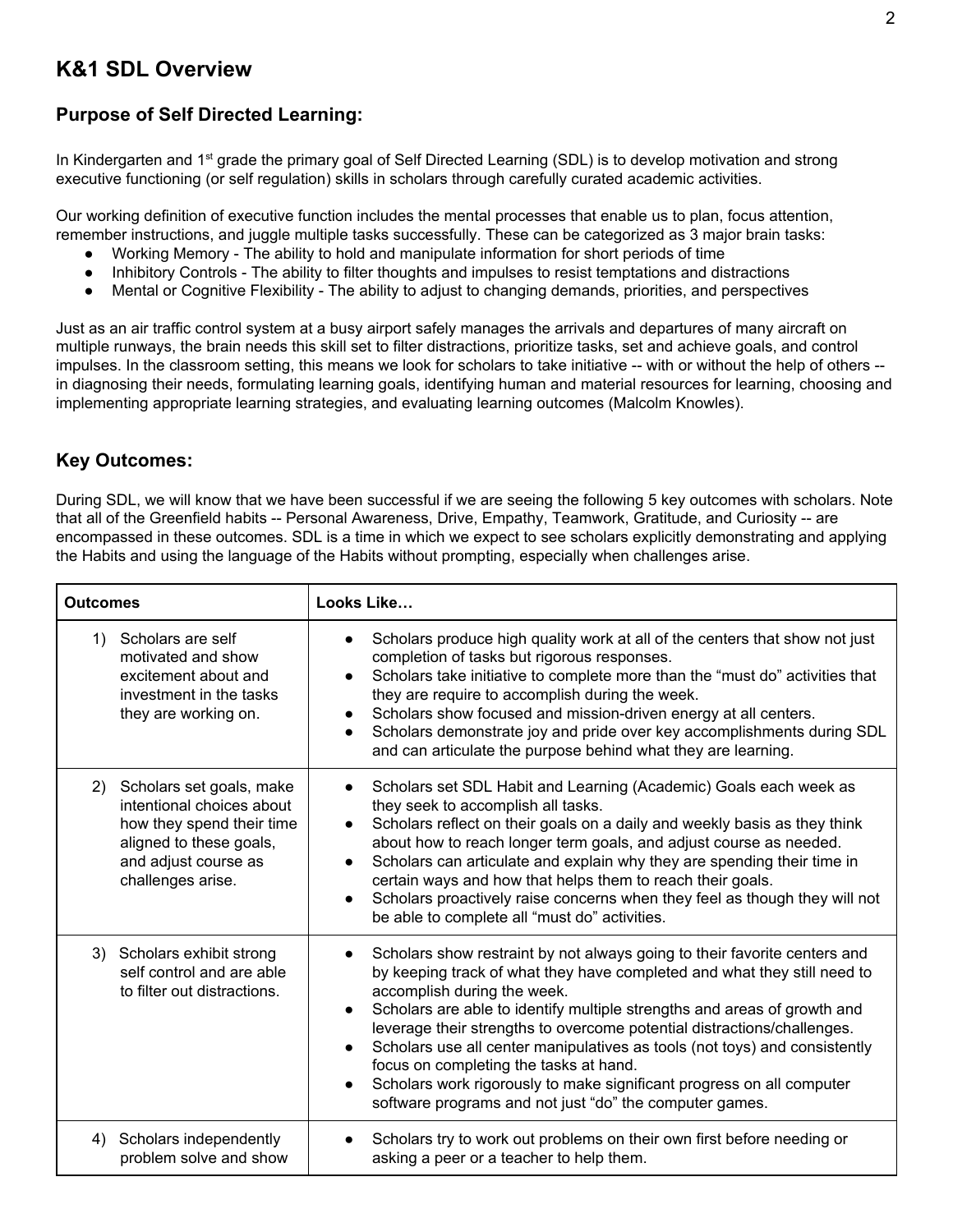| resourcefulness in finding<br>solutions.                                          | Scholars seek out feedback in appropriate ways and accept new ideas and<br>constructive criticism on their center work products from others.<br>Scholars consider multiple solutions as they address a challenge.<br>$\bullet$<br>Scholars use words first to express their emotions and problem solve<br>challenging situations instead of crying or using physical force.<br>Scholars know what to do when a center is closed and are able to figure<br>$\bullet$<br>out a productive alternative while they wait for the center to open.                              |
|-----------------------------------------------------------------------------------|--------------------------------------------------------------------------------------------------------------------------------------------------------------------------------------------------------------------------------------------------------------------------------------------------------------------------------------------------------------------------------------------------------------------------------------------------------------------------------------------------------------------------------------------------------------------------|
| Scholars demonstrate<br>5)<br>high levels of cooperation<br>and social awareness. | Scholars work with their Running Buddies to hold each other accountable<br>to their individual Habit and Learning goals.<br>Scholars take turns and share materials in centers, and work cooperatively<br>with peers on activities with a common objective or goal.<br>Scholars engage in effective social problem solving when disagreements<br>$\bullet$<br>arise and are able to solve most problems without adult support.<br>Scholars regularly acknowledge their peers during the SDL block by giving<br>$\bullet$<br>individual thank yous and public shout outs. |

### **Structure and Schedule:**

#### **Phases of the Year:**

The underlying philosophy that we will be using with SDL in Kindergarten and 1st grade is one of gradual release. Executive functioning research discusses the importance of scaffolding to ensure students feel stability in consistent routines as they navigate more complex situations. Below we have outlined a general guide for how we hope to launch the execution of SDL in K&1.

These are guidelines for teachers to understand the average timeline, but we want to emphasize that scholars will *only advance to new phases as they are ready.* Teachers will use our benchmarking on the Greenfield Habits rubric as well as academic achievement data to identify when it is appropriate to introduce the next phase of SDL, knowing that some individual scholars may need additional time in a phase in order to be fully ready to move forward.

| Phase 1: Teacher directed                                                      | Launch Phase 1 of SDL                                                                                                                                                                                                                                                                                                                                                                                                                                                                                                                                                                                                        |  |
|--------------------------------------------------------------------------------|------------------------------------------------------------------------------------------------------------------------------------------------------------------------------------------------------------------------------------------------------------------------------------------------------------------------------------------------------------------------------------------------------------------------------------------------------------------------------------------------------------------------------------------------------------------------------------------------------------------------------|--|
| K and G1: August - October<br>G1: August - September<br><b>FOI for Phase 1</b> | Monday - Friday: Center rotations in assigned groups (sets)<br>$\bullet$<br>Teachers facilitate and conduct center rotations (i.e., highly directive)<br>$\bullet$<br>Teachers gather diagnostic information on all scholars aligned to Greenfield<br>$\bullet$<br>Habits through Research, Decide, Teach (RDT) process<br>Teachers lay foundation for <b>SDL structures and procedures</b> including:<br>$\bullet$<br>Pre- and post-SDL instruction<br>$\Omega$<br>Transitions between centers and procedures within each center<br>$\Omega$<br>Individual and group celebrations of Habits observed during SDL<br>$\Omega$ |  |
|                                                                                |                                                                                                                                                                                                                                                                                                                                                                                                                                                                                                                                                                                                                              |  |
| Phase 2: Scaffolded scholar                                                    | <b>Launch Phase 2 of SDL</b>                                                                                                                                                                                                                                                                                                                                                                                                                                                                                                                                                                                                 |  |
| choice within rotations                                                        | Monday - Thursday: Center rotations in assigned groups (sets)<br>$\bullet$                                                                                                                                                                                                                                                                                                                                                                                                                                                                                                                                                   |  |
|                                                                                | Friday: Open/closed choice centers (in Running Buddy pairs)<br>$\bullet$                                                                                                                                                                                                                                                                                                                                                                                                                                                                                                                                                     |  |
| K: November - February                                                         | Introduce scholar leadership roles (Habit Helpers and Computer Captains)<br>$\bullet$                                                                                                                                                                                                                                                                                                                                                                                                                                                                                                                                        |  |
| G1: October - December                                                         | Teachers facilitate scholar growth on Greenfield Habits through Research,<br>$\bullet$<br>Decide, Teach (RDT) process                                                                                                                                                                                                                                                                                                                                                                                                                                                                                                        |  |
| <b>FOI for Phase 2</b>                                                         | Introduce group goal-setting/reflection aligned to Greenfield Habits during<br>$\bullet$                                                                                                                                                                                                                                                                                                                                                                                                                                                                                                                                     |  |
|                                                                                | <b>Opening and Closing</b>                                                                                                                                                                                                                                                                                                                                                                                                                                                                                                                                                                                                   |  |
|                                                                                |                                                                                                                                                                                                                                                                                                                                                                                                                                                                                                                                                                                                                              |  |
| Phase 3: Weekly work plans                                                     | Launch Phase 3 of SDL                                                                                                                                                                                                                                                                                                                                                                                                                                                                                                                                                                                                        |  |
| with scholar goal setting                                                      | Monday - Friday: Open/closed choice centers (with "must do" centers)<br>$\bullet$                                                                                                                                                                                                                                                                                                                                                                                                                                                                                                                                            |  |
|                                                                                | Introduce Weekly Work Plans (with individual scholar Habit & Learning<br>$\bullet$                                                                                                                                                                                                                                                                                                                                                                                                                                                                                                                                           |  |
| K: February onwards                                                            | Goals set with Goal Teams) and scholar work portfolios                                                                                                                                                                                                                                                                                                                                                                                                                                                                                                                                                                       |  |
| G1: December onwards                                                           | Introduce Weekly Work Plan conferences with Lead/Running Buddy Pairs<br>$\bullet$                                                                                                                                                                                                                                                                                                                                                                                                                                                                                                                                            |  |
| <b>FOI for Phase 3</b>                                                         |                                                                                                                                                                                                                                                                                                                                                                                                                                                                                                                                                                                                                              |  |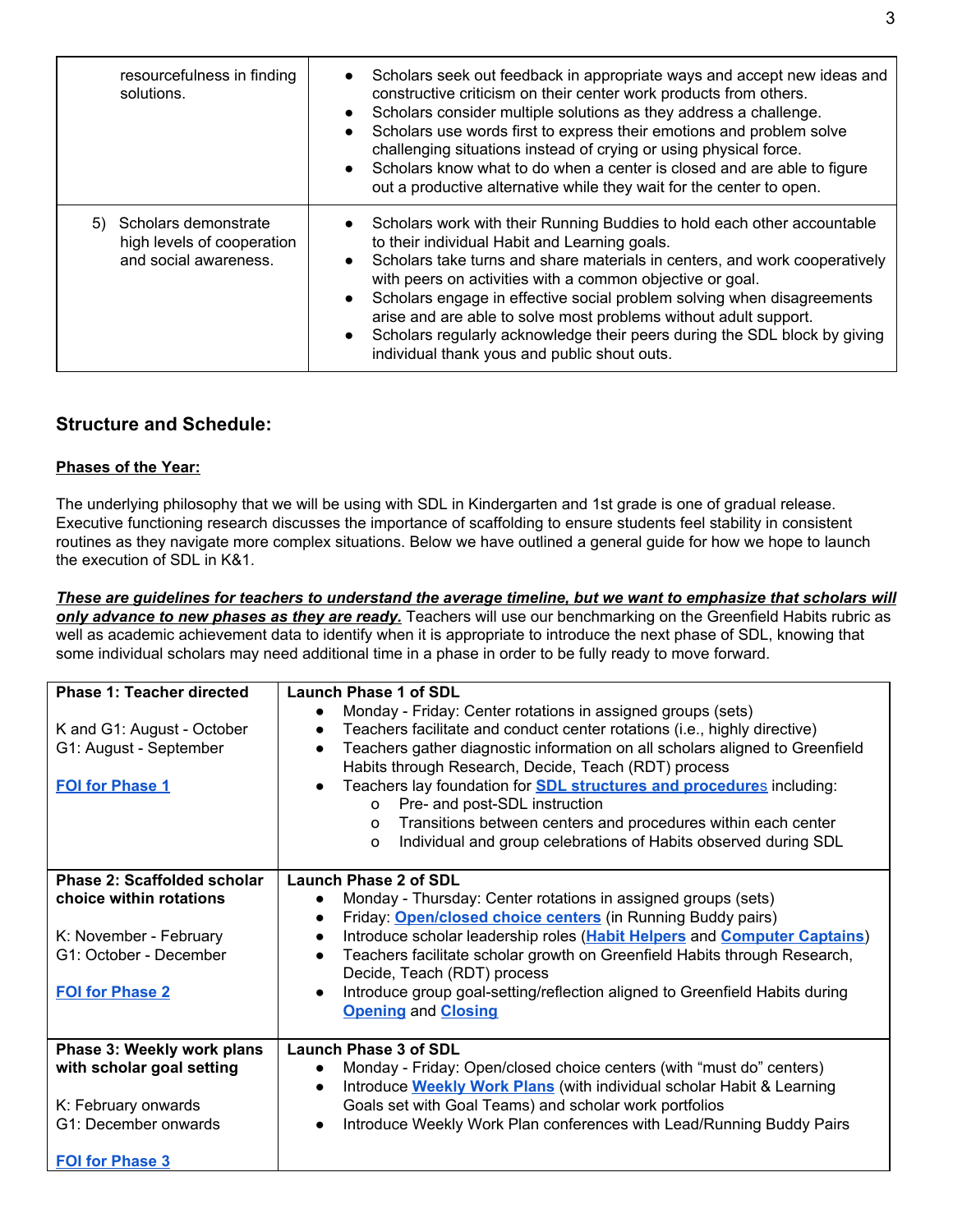|--|

#### **Phases 1 & 2: Groupings and Rotations:**

**SDL is a 50-minute block daily.** In Phases 1 & 2, there are 2 rotations. Scholars will be assigned a set each day to follow.

#### **Kindergarten Sets:**

- Set A: Dramatic Play/Humanities, Science, *Intervention*
- Set B: Listening/Reading & Response, Math, *Intervention*
- Set C: Writing & Word Work, Blocks, *Intervention*
- Every 2 weeks, each scholar will have gone to each center at least 3 times for 20 minutes each time

#### **1st Grade Sets** (substitute Computer for Blocks):

- Set A: Dramatic Play/Humanities, Science, *Intervention*
- Set B: Listening/Reading & Response, Math, *Intervention*
- Set C: Writing & Word Work, Computer, *Intervention*
- Every 2 weeks, each scholar will have gone to each center at least 3 times for 20 minutes each time

#### *Intervention* **in this model looks like:**

- Intervention groups can happen during all rotations.
- Scholars are pulled across center groups.
- There is flexibility in group size (i.e., from 1-1 tutoring to groups of up to 10 pulled during a rotation).
- Students naturally attend fewer centers over time, but they will still be able to see all centers.

**3 Day Rinse and Repeat Sequence** (Kindergarten example - for 1st grade, substitute Computer for Blocks)

| Group        | М                         |                       | W                         | TН                        | F                     |
|--------------|---------------------------|-----------------------|---------------------------|---------------------------|-----------------------|
|              | Set A                     | Set B                 | Set C                     | Set A                     | Set B                 |
|              | R <sub>1</sub> : Dramatic | R1: Listening/Reading | R1: Writing & Word        | R <sub>1</sub> : Dramatic | R1: Listening/Reading |
|              | Play/Humanities           | & Response            | Work                      | Play/Humanities           | & Response            |
|              | R2: Science               | R <sub>2</sub> : Math | R2: Blocks                | R <sub>2</sub> : Math     | R <sub>2</sub> : Math |
| $\mathbf{2}$ | Set A                     | Set B                 | Set C                     | Set A                     | Set B                 |
|              | R1: Science               | R1: Math              | R1: Blocks                | R <sub>1</sub> : Math     | R <sub>1</sub> : Math |
|              | R <sub>2</sub> : Dramatic | R2: Listening/Reading | R2: Writing & Word        | R <sub>2</sub> : Dramatic | R2: Listening/Reading |
|              | Play.Humanities           | & Response            | Work                      | Play.Humanities           | & Response            |
| 3            | Set B                     | Set C                 | Set A                     | Set B                     | Set C                 |
|              | R1: Listening/Reading     | R1: Writing & Word    | R1: Dramatic              | R1: Listening/Reading     | R1: Writing & Word    |
|              | & Response                | Work                  | Play/Humanities           | & Response                | Work                  |
|              | R <sub>2</sub> : Math     | R2: Blocks            | R2: Science               | R <sub>2</sub> : Math     | R2: Blocks            |
| 4            | Set B                     | Set C                 | Set A                     | Set B                     | Set C                 |
|              | R1: Math                  | R1: Blocks            | R1: Science               | R <sub>1</sub> : Math     | R1: Blocks            |
|              | R2: Listening/Reading     | R2: Writing & Word    | R <sub>2</sub> : Dramatic | R2: Listening/Reading     | R2: Writing & Word    |
|              | & Response                | Work                  | Play.Humanities           | & Response                | Work                  |
| 5            | Set C                     | Set A                 | Set B                     | Set C                     | Set A                 |
|              | R1: Writing & Word        | R1: Dramatic          | R1: Listening/Reading     | R1: Writing & Word        | R1: Dramatic          |
|              | Work                      | Play/Humanities       | & Response                | Work                      | Play/Humanities       |
|              | R2: Blocks                | R2: Science           | R <sub>2</sub> : Math     | R <sub>2</sub> : Blocks   | R2: Science           |
| 6            | Set C                     | Set A                 | Set B                     | Set C                     | Set A                 |
|              | R1: Blocks                | R1: Science           | R <sub>1</sub> : Math     | R <sub>1</sub> : Blocks   | R1: Science           |
|              | R2: Writing & Word        | R2: Dramatic          | R2: Listening/Reading     | R2: Writing & Word        | R2: Dramatic          |
|              | Work                      | Play.Humanities       | & Response                | Work                      | Play.Humanities       |

All center groups should be heterogenous with goal team running buddy pairs staying consistent and in the same groups. Center groups should stay relatively stable, with changes happening once each quarter,

#### **Phase 2: Free Choice Fridays**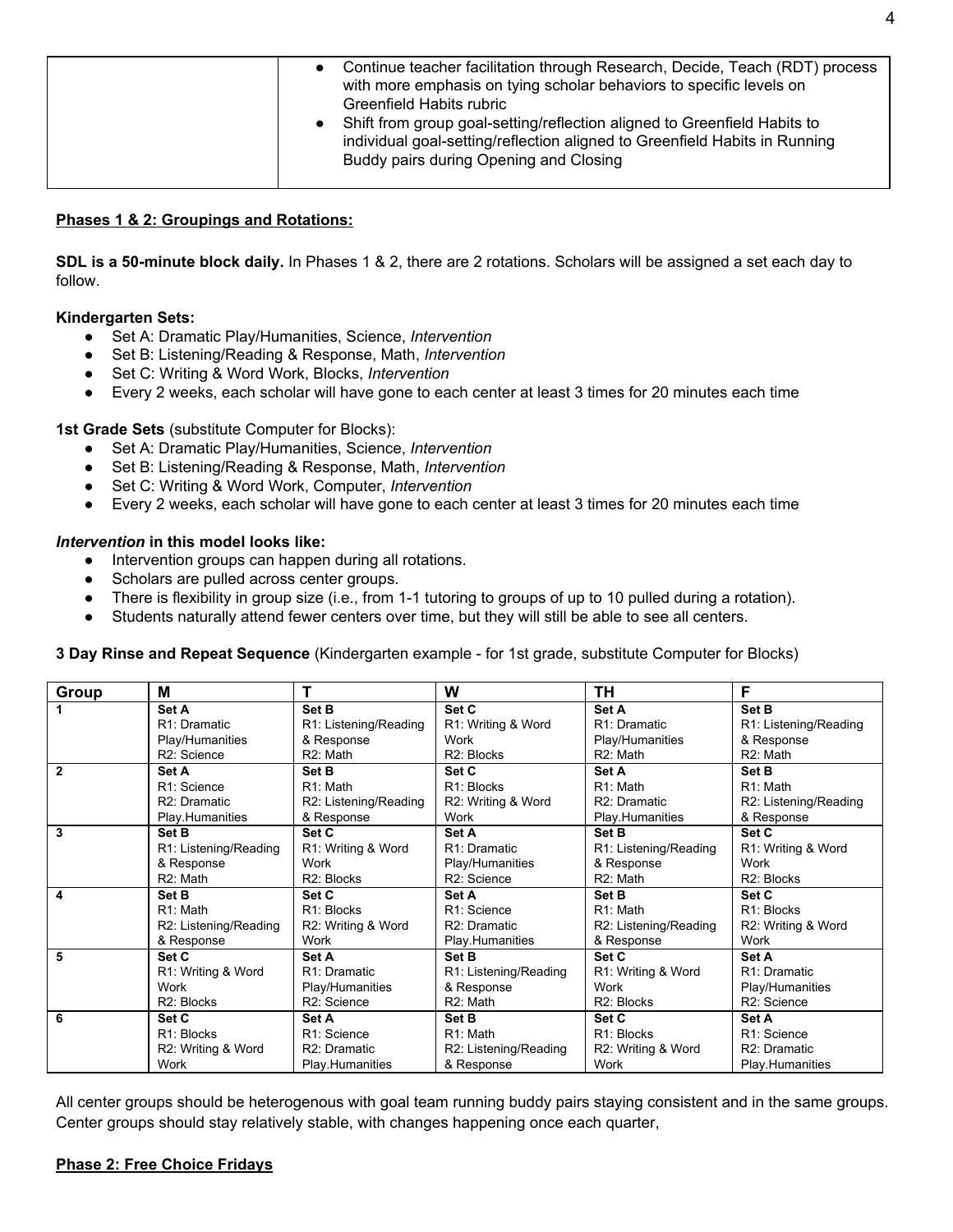During Phase 2, we will begin to gradually introduce scholar choice and transition away from teacher-directed center rotations through "Free Choice Fridays". On these days, Running Buddy pairs will be able to freely choose centers within the SDL block. There will be 6 spots at each center, and once those spots are filled at a given center, that center is "closed". Running Buddy pairs can choose to go to any "open" center and may switch to a new center as they wish once they have completed the work in the previous center at a high quality. Teachers will circulate for RDT facilitation and to ensure that scholars do not stay too long at any one center, or that they do not switch centers too frequently.

#### **[Sample](https://drive.google.com/open?id=0B3ShmG3yB4ZCVmJPejRKeUlKOFE) Free Choice Friday Script**

#### **Phase 3: Weekly Work Plans and Conferencing**

In Phase 3, scholars make center choices during the SDL block based on their individual Weekly Work Plans. Through these plans, they will be assigned a certain number of "must do" centers/tasks to accomplish each week and will be able to choose a certain number of "can do" centers during the remaining time in SDL. Scholars will have time at the end of each week in Goal Teams to reflect on previously set goals (1 Habit Goal and 1 Learning or Academic Goal per week), set new goals, and plan out their time for the following week. Scholars will not be able to schedule out exactly which centers they will attend on each day in advance, but they can highlight specific centers to prioritize or even write in days of the week to do certain centers in advance (e.g. write Monday next to Science) with the assistance of their Goal Team Coaches.

The work plan will also include a scheduled 10-minute conference time during the SDL block with the Lead teacher and the scholar's Running Buddy to monitor how well the scholar is doing in accomplishing the "must do" centers and to have the scholar reflect on progress toward his/her goals. This will be an opportunity for teachers to provide explicit coaching and additional scaffolds as scholars need them, and also for teachers to collect data on scholars' growth on the Greenfield Habits (in addition to the ongoing RDT facilitation). Conference scheduling should be prioritized based on scholars' needs.

There are no specific center groups or rotations in Phase 3; scholars will check in with their Running Buddies during the Opening and Closing each day and will conference together with the Lead on a weekly basis, but they do not need to travel to centers together during the block. Scholars will have learned during "Free Choice Fridays" in Phase 2 what to do when they encounter a closed center and thus will have already practiced how to adjust course if they are not able to attend their centers of choice on a particular day.

During the Opening portion of the SDL block in Phase 3, after the Lead makes any necessary announcements about center content and directions (and reminds scholars which Running Buddy Pairs are conferencing with him/her that day), Running Buddy pairs will check in with each other before they are dismissed to centers. Scholars will read their Habit and Learning Goals to their Running Buddy and note which centers they each went to on the previous day and which centers they each need to/plan on going to that day. Scholars will carry their Weekly Work Plan with them in a folder to each center, but will place the folder in a designated basket before beginning to work at that center. Then, before transitioning to a new center, scholars will pick up their folder and note which center they went to on their Weekly Work Plan (by checking off the box next to the center name and writing in the day of the week). During the Closing portion of the SDL block, Running Buddy pairs will check in with each other again; scholars will review their plans with their Running Buddy and tell them whether or not they were able to make progress toward reaching their Goals that day.

In this way, we see a clear move away from class goal-setting and toward individual goal-setting during Phase 3. Teachers should still watch for class-wide trends across centers and can pull the whole group together as needed during the Opening and Closing, but the emphasis should be on goal-setting and tracking goals in Running Buddy pairs. In addition to the folders that scholars use to carry around their current Weekly Work Plans during the SDL block, each scholar will also now keep a work portfolio that includes all past Weekly Work Plans (on one side of the folder) and selected center work products on the other side (work from the previous week will be chosen in Goal Team Meetings). These portfolios will not be carried around during SDL but will be retrieved for Goal Team Meetings.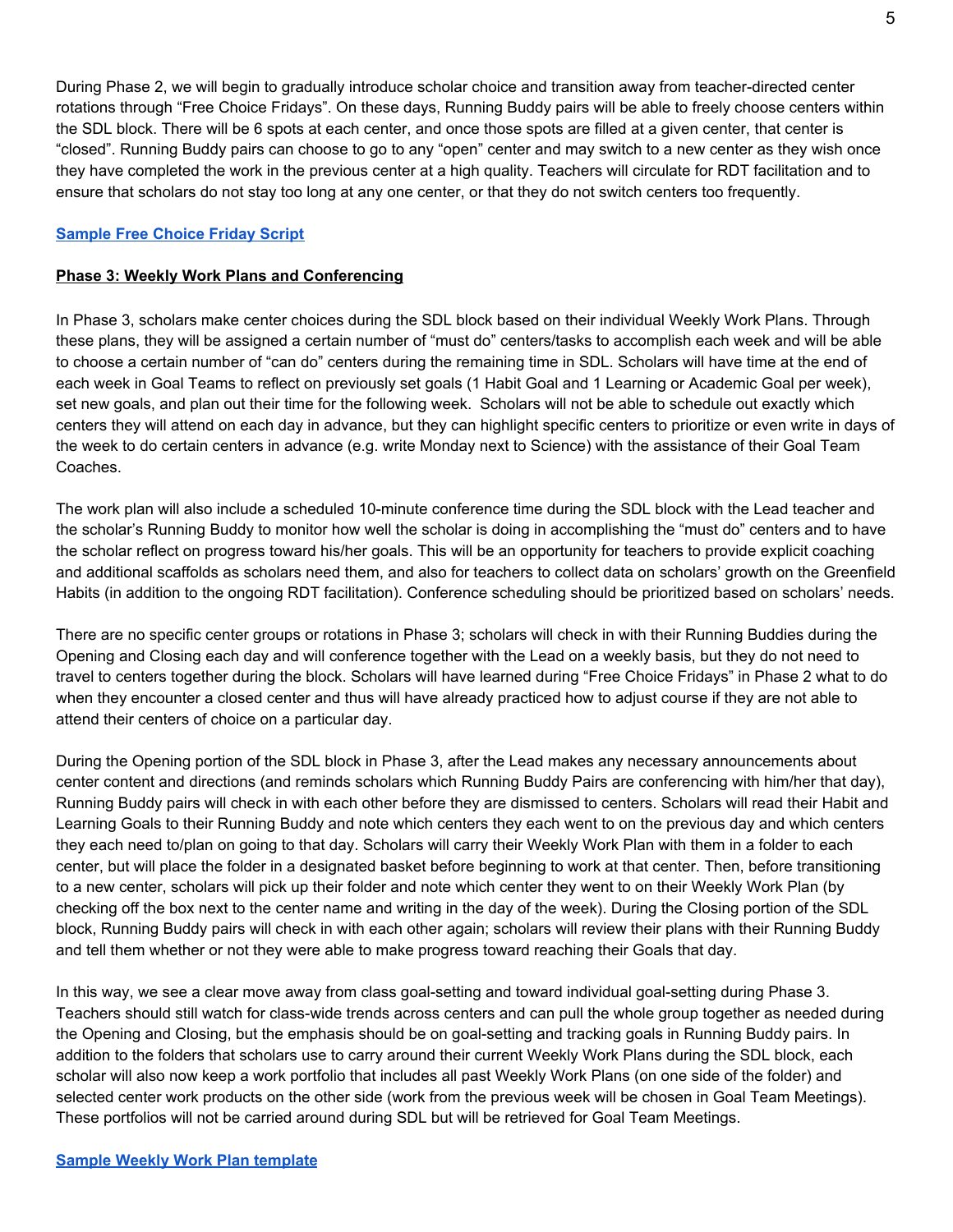# **SDL Content & Assessments**

### **Center Content:**

We have outlined the content and purpose of each SDL center, and the roles/responsibilities of teachers and scholar leaders (Habit Helpers and Computer Captains) at each center.

Each of the centers will revolve around an established "rinse and repeat" cycle. Through this approach, students will practice and master a range of important content in each center while building their independence within specific tasks. This means that even if an activity or a task at a particular center has the same name and structure, the content and complexity of the task may change (e.g. , letter memory game level 1 is different from letter memory game level 2 even if the structure of the game remains the same).

Teachers will be responsible for planning for their assigned SDL centers each week and preparing all needed materials (IPP). Teachers should begin by reviewing the **SDL Scope & [Sequence](https://drive.google.com/open?id=1beF63kfnTTvgcdYa7S_a44hpGWcYxqNzcHzRYZTkFL0) (LTP)** to identify the content tasks for their centers for that week and then use this information to complete the **Weekly Planning [Worksheet](https://drive.google.com/open?id=0B3ShmG3yB4ZCb2NPYWtQM0Y3SkE)**. Teachers will need to bring their completed planning worksheets to the weekly teaching team meetings for SDL.

| <b>Center</b>                                                                                                                                                                                                                                         | What & Why: Content & Purpose                                                                                                                                                                                                                                                                                                                                                                                                                                                               | <b>Teacher role</b>                                                                                                                       | <b>Scholar leader role</b><br>(Phases 2 and 3)                                                                                                                                |
|-------------------------------------------------------------------------------------------------------------------------------------------------------------------------------------------------------------------------------------------------------|---------------------------------------------------------------------------------------------------------------------------------------------------------------------------------------------------------------------------------------------------------------------------------------------------------------------------------------------------------------------------------------------------------------------------------------------------------------------------------------------|-------------------------------------------------------------------------------------------------------------------------------------------|-------------------------------------------------------------------------------------------------------------------------------------------------------------------------------|
| <b>Dramatic Play</b><br><b>Center</b><br>(alternating with<br>Humanities in<br>Kindergarten)<br><b>Materials</b><br>provided:<br>-Mini-LPs for Q1<br>-Direction anchor<br>charts $(2)$<br>-"Our Play Roles"<br>scholar template                       | What: Scholars act out storylines that<br>parallel and/or extend Humanities<br>texts read aloud in class<br>Why: Engage in highest level of<br>cooperative make-believe play;<br>develop social-emotional skills (e.g.,<br>listening, perspective taking); practice<br>reading comprehension skills;<br>reinforce content from Humanities<br>lessons                                                                                                                                        | - Lead reminds scholars of<br>weekly focus Humanities<br>text(s) pre-SDL block<br>- RDT facilitation by Lead                              | - Habit Helper gets<br>basket of materials with<br>book, role cards/sheets,<br>and any related props<br>- Habit Helper checks<br>center clean-up status                       |
| <b>Humanities</b><br><b>Center</b><br>(alternating with<br>Dramatic Play in<br>Kindergarten,<br>separate center in<br>G <sub>1</sub><br><b>Materials</b><br>provided:<br>-Direction anchor<br>charts<br>-Research<br>Through Art<br>scholar templates | What: Scholars engage in either:<br>Creative tasks (Research<br>$\bullet$<br>Through Art: All About,<br>Timelines, or Maps and<br>Representations) to explore<br>what they are learning in the<br>whole-group Humanities<br>block<br>Online playlists that enrich<br>$\bullet$<br>and extend what they are<br>learning in the whole-group<br>Humanities block<br>Why: Develop creative<br>problem-solving and inquiry skills;<br>practice all skills and content from<br>Humanities lessons | - Lead reminds scholars of<br>weekly Humanities focus<br>and creative task/online<br>playlist pre-SDL block<br>- RDT facilitation by Lead | - Habit Helper passes<br>out materials for task<br>0 <sub>R</sub><br>- Computer Captain<br>consults with Lead as<br>needed<br>- Habit Helper checks<br>center clean-up status |
| <b>Math Center</b>                                                                                                                                                                                                                                    | What: Scholars engage in hands-on,<br>game based math activities with<br>manipulatives                                                                                                                                                                                                                                                                                                                                                                                                      | - RDT facilitation by Lead<br>during rotation                                                                                             | - Habit Helper hands out<br>materials and templates<br>as needed                                                                                                              |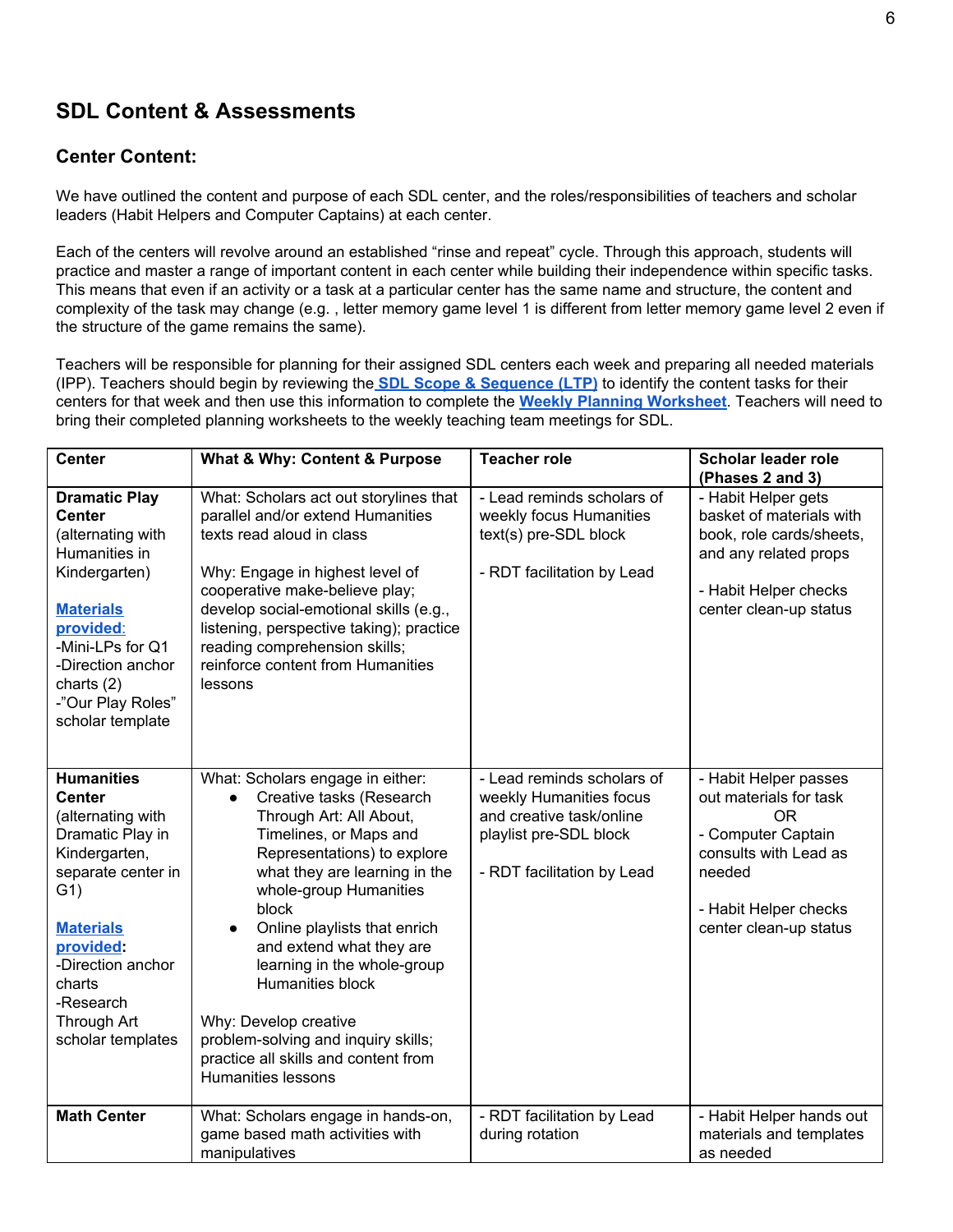|                                                                                                                                                                                                              | Why: Develop teamwork and<br>cooperative play skills; develop fine<br>motor strength and coordination;<br>practice foundational math content<br>and skills (e.g., number sense)                                                                                                                                                                                                                                                                         |                                                                                                                                                                                                                                     | - Habit Helper checks<br>center clean-up status                                                                                                                                                                                   |
|--------------------------------------------------------------------------------------------------------------------------------------------------------------------------------------------------------------|---------------------------------------------------------------------------------------------------------------------------------------------------------------------------------------------------------------------------------------------------------------------------------------------------------------------------------------------------------------------------------------------------------------------------------------------------------|-------------------------------------------------------------------------------------------------------------------------------------------------------------------------------------------------------------------------------------|-----------------------------------------------------------------------------------------------------------------------------------------------------------------------------------------------------------------------------------|
| <b>Writing &amp; Word</b><br><b>Work Center</b><br><b>Materials</b><br>provided:<br>-Direction anchor<br>charts for all tasks<br>-Scholars<br>templates for all<br>tasks (as needed)                         | What: Scholars practice letter & word<br>formation, weekly sight words, and/or<br>weekly tier 2 vocabulary words while:<br>• Tracing letters and/or words<br>• Creating sight words/sentences<br>using manipulatives<br>• Playing word games such as<br>mystery word, vocab match, etc.<br>• Sorting vocab words by category<br>Why: Develop fine motor strength<br>and coordination; practice content<br>and skills from Humanities/Writing<br>lessons | - Instructor 1 reminds<br>scholars of weekly sight<br>words and/or weekly<br>vocabulary words<br>- RDT facilitation by<br>Instructor 1                                                                                              | - Habit Helper hands out<br>materials and templates<br>as needed<br>- Habit Helper checks<br>center clean-up status                                                                                                               |
| Listening /<br><b>Reading &amp;</b><br><b>Response</b><br><b>Center</b><br><b>Materials</b><br>provided:<br>-Direction anchor<br>charts for all tasks<br>-Scholars<br>templates for all<br>tasks (as needed) | What: Scholars either:<br>• Listen to books read aloud (at<br>beginning of year in<br>Kindergarten)<br>Choose books to read<br>independently or with a reading<br>buddy and complete responses<br>(drawing, labeling, writing)<br>Why: Practice listening<br>comprehension skills; practice<br>reading and responding skills at an<br>independent level; foster a genuine<br>love of reading                                                            | - RDT facilitation by<br>Instructor 1 during rotation                                                                                                                                                                               | -Habit Helper sets up<br>book on tape and<br>presses play/stop (if<br>applicable)<br>- Habit Helper makes<br>sure all scholars choose<br>a book and get a<br>response template<br>- Habit Helper checks<br>center clean-up status |
| <b>Blocks Center</b><br>$(K \text{ only})$<br><b>Materials</b><br>provided:<br>-Mini-LPs for Q1<br><b>(sample LPs)</b><br>here)<br>-Direction anchor<br>chart<br>-"My Building<br>Plan" scholar<br>template  | What: Weekly building schedule<br>during Phases 1 and 2:<br>Monday/Tuesday/Wed.: Mini<br>lesson<br>Thursday/Friday: Assigned<br>$\bullet$<br>build & "Block Talks"<br>Why: Develop in oral language,<br>cooperative play, and cognitive<br>demand skills; practice ongoing<br>scientific inquiry skills and math<br>geometry standards                                                                                                                  | - Instructor 2 launches<br>weekly mini lessons in<br>Phases 1 & 2<br>-Instructor 2 conducts<br>weekly "Block Talks" in all<br>Phases<br>- Research / Decide / Teach<br>facilitation by Instructor 2<br>(see below for RDT protocol) | - Habit Helper (1 per<br>group) hands out<br>building plan templates<br>and checks scholar plan<br>templates before building<br>- Habit Helper checks<br>center clean-up status                                                   |
| <b>Computer</b><br><b>Center</b><br>(G1 only)<br><b>Materials</b><br>provided:<br>-Direction anchor<br>chart                                                                                                 | What: Scholars use Keyboarding<br>without Tears, other reading/math<br>online software programs (specific<br>programs TBD)<br>Why: Develop fine motor strength<br>and coordination, practice typing and<br>other technology-related skills;                                                                                                                                                                                                             | - Instructor 2 troubleshoots<br>for first 2 minutes of rotation<br>(Phases 1 & 2)<br>- Instructor 2 is point person<br>for Computer Captain                                                                                         | - Computer Captain (1<br>trained per group)<br>consults with Instructor 2<br>as needed                                                                                                                                            |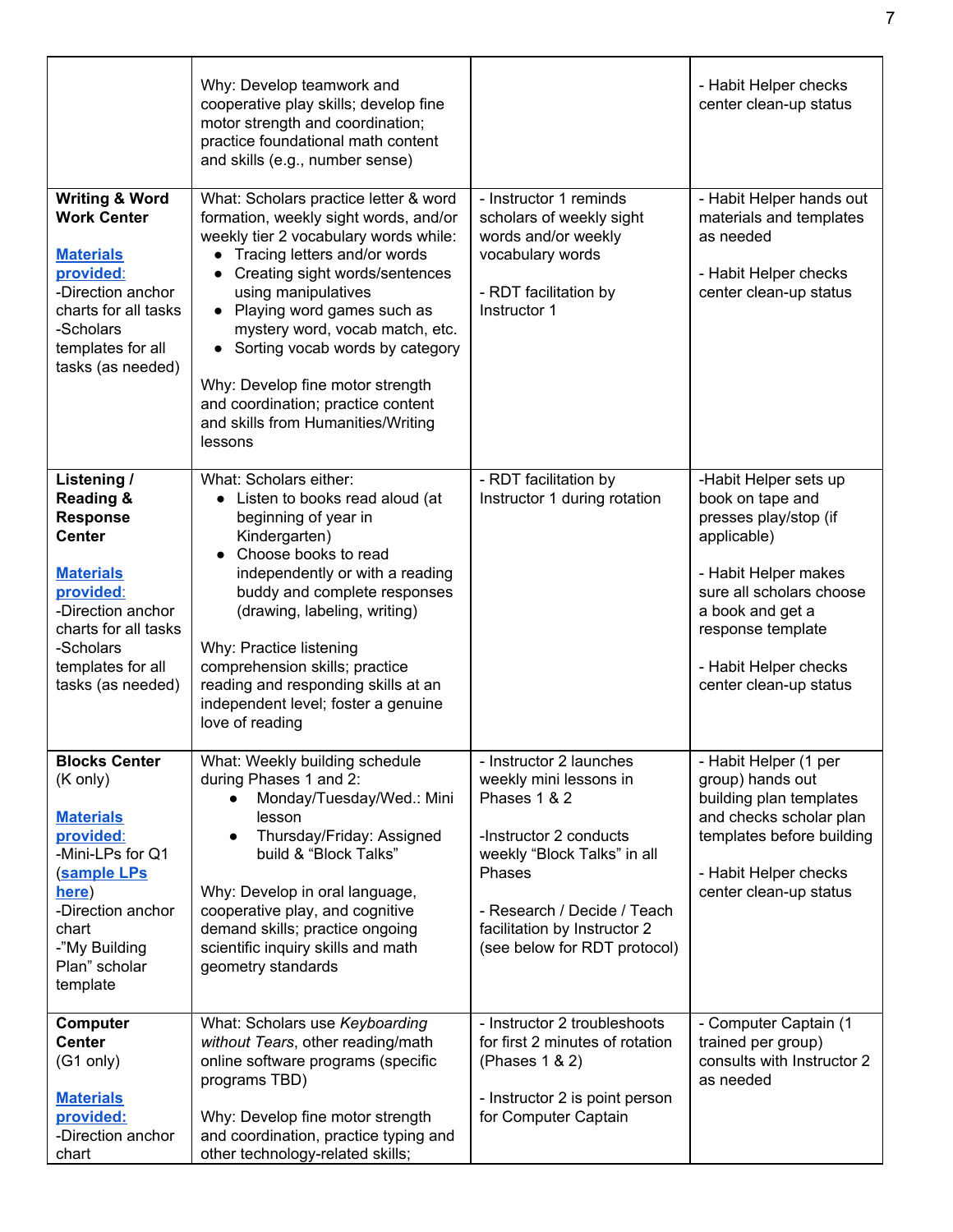|                                                                                                                                                                                                                       | practice additional reading and math<br>skills                                                                                                                                                                                                                                                                                                                                                                                  | - No RDT facilitation, but<br>Instructor 2 checks in on<br>progress/roadblocks                                                                                                                                             |                                                                                                                                                                                                              |
|-----------------------------------------------------------------------------------------------------------------------------------------------------------------------------------------------------------------------|---------------------------------------------------------------------------------------------------------------------------------------------------------------------------------------------------------------------------------------------------------------------------------------------------------------------------------------------------------------------------------------------------------------------------------|----------------------------------------------------------------------------------------------------------------------------------------------------------------------------------------------------------------------------|--------------------------------------------------------------------------------------------------------------------------------------------------------------------------------------------------------------|
| <b>Science Center</b><br><b>Materials</b><br>provided:<br>-Direction anchor<br>charts<br>-"My Science<br>Journal" scholar<br>template<br>*Guiding question<br>on sentence strip<br>(unless using<br>online playlists) | What: Scholars engage in either:<br>Hands-on exploration and<br>journaling of materials related to<br>what they are learning in the<br>whole-group Science block<br>Online playlists to enrich and<br>extend what they are learning in<br>the whole-group Science block<br>Why: Develop cognitive demand<br>skills; develop fine motor strength<br>and coordination; apply observation<br>and investigation skills from science | - Lead reminds scholars if<br>they will be using science<br>journals or online playlists (if<br>using science journals,<br>reminds scholars of guiding<br>question) pre-SDL block<br>- RDT facilitation by<br>Instructor 2 | - Habit Helper hands out<br>materials and science<br>journal page templates<br><b>OR</b><br>- Computer Captain<br>consults with Instructor 2<br>as needed<br>- Habit Helper checks<br>center clean-up status |
| <b>Pull-Out</b><br><i><u><b>Interventions</b></u></i><br>(as needed, not<br>all scholars will<br>rotate through)                                                                                                      | What: Scholars practice targeted<br>reading or math skills with teachers<br>(in groups ranging from 1 to 10)<br>scholars)<br>Why: To respond to data and allow<br>scholars to master content that they<br>have been previously exposed to but<br>have not yet fully mastered; provide<br>opportunities for Tier 2, Tier 3, and<br>special education instruction                                                                 | - Instructors 1 or 2 can pull<br>out targeted intervention<br>groups in reading or math<br>based on scholar needs                                                                                                          | N/A                                                                                                                                                                                                          |

### **Assessment Cycle:**

#### **Habits Rubric**

Since the primary goal of SDL in Kindergarten and 1st grade is to develop motivation and strong executive functioning (or self regulation) skills in scholars, the primary assessment measure is the **[Greenfield](https://docs.google.com/document/d/1euc7UAVKBV7-LIZbFleKDW4SRMTat1Y5XIYUAQVG7x0/edit) Habits of Success Rubric for K&1**, which outlines a 4-level growth progression for each Habit (and for the Constructs with each Habit). Teachers use the observable characteristics or actions listed under each level to identify where a scholar is currently operated for each Habit and Construct and to identify appropriate goals and teaching points.

We recognize that scholars will start the school year at varying levels on the Habits of Success rubric, and our main focus is on using the rubric to develop a common language for Habit-aligned actions and to identify meaningful qualitative goals for individual scholars (and for groups of scholars, as appropriate). That said, we have set the following quantitative benchmarks:

- Scholars reach Level 3 across habits and constructs by the end of Kindergarten
- Scholars reach Level 4 across habits and constructs by the end of  $1<sup>st</sup>$  grade

On a monthly basis, we expect scholars to demonstrate appropriate growth toward these grade-level benchmarks on the rubric. Teacher teams will have **monthly [step-back](https://docs.google.com/document/d/1P8H97tR7Qc_Drt4H4YPAIMhbjV8aFfxD-TRiAaVzhx0/edit) meetings** to review scholar progress on the Habits of Success and norm on rubric scoring.

On a weekly basis, teachers will use their observation notes from Research, Decide, Teach (RDT) facilitation during all Phases (and from conferencing notes during Phase 3) to reflect on scholar progress and determine appropriate next steps for the week ahead. See more detailed notes on the Look At Student Work (LASW) process below.

#### **Student Work Analysis (LASW process)**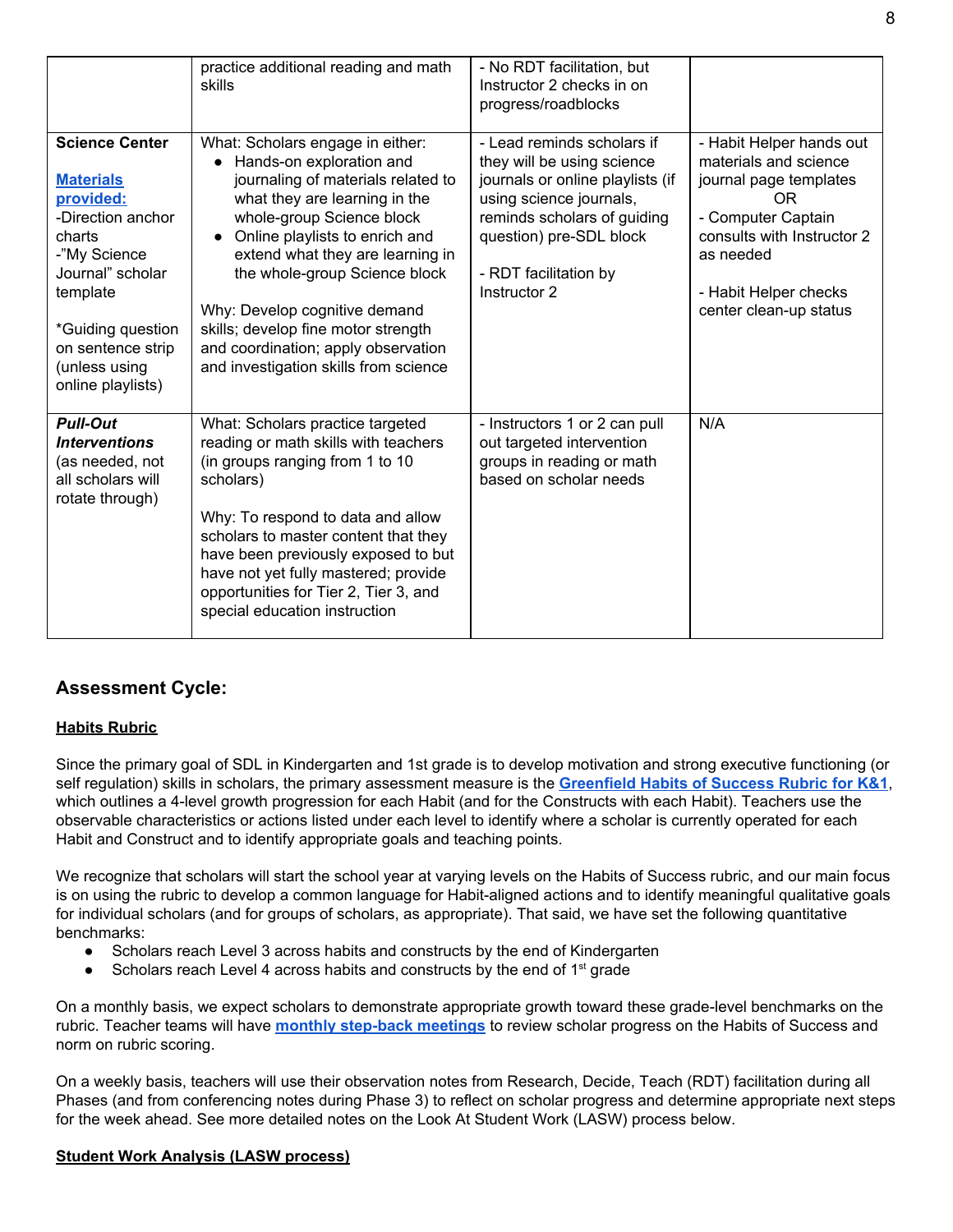Teachers will reflect regularly on student work from the SDL block through the LASW process, [outlined](https://drive.google.com/open?id=0B3ShmG3yB4ZCeDhkMzU0clVuTkk) **[here](https://drive.google.com/open?id=0B3ShmG3yB4ZCeDhkMzU0clVuTkk)**.

On a DAILY BASIS, teachers will look over their observation notes from RDT facilitation and tag these notes with relevant Greenfield Habits. During Phase 1, the emphasis will be on collecting diagnostic data during RDT facilitation. During Phases 2 and 3, the emphasis will be on aligning notes to specific Greenfield Habits (and their associated Constructs) and using these notes in combination with the Habits rubric to inform teaching points during further RDT facilitation. On a daily basis, this LASW work should take no more than 15 minutes per teacher.

On a WEEKLY basis, teachers will participate in a 2-step process:

- 30 min: Individual/partner prep (or a coaching conversation) to finish aligning RDT notes to specific Greenfield Habits, input RDT notes into an online tool, and begin to reflect on data collected using the **[weekly](https://drive.google.com/open?id=0B3ShmG3yB4ZCQ2ZtS3hUN0pnM00) [individual/partner](https://drive.google.com/open?id=0B3ShmG3yB4ZCQ2ZtS3hUN0pnM00) data synthesis worksheet**.
- 30 min: Teaching team meeting to reflect on overall wins and gaps and plan for next steps (for center content, individual scholars, and RDT facilitation) using the **weekly team meeting protocol [worksheet](https://drive.google.com/open?id=0B3ShmG3yB4ZCZnJnLWNnRkM4Umc)**.

Note that the LASW process will vary by Phase, with an emphasis on scholar goal-setting tied to the Weekly Work Plans in Phase 3. During Phase 3, teachers will need to work closely with scholars' Goal Team Coaches to ensure that their observations during RDT facilitation in the SDL block inform the Habit and Learning (Academic) goals that scholars are setting in weekly Goal Team meetings (and then are conferencing about on a weekly basis with the Lead teacher in Running Buddy Pairs). Also in Phase 3, scholars will begin to keep work portfolios (with all of their Weekly Work Plans archived along with selected center work products), and these portfolios will be looked at as part of the weekly LASW process to help determine appropriate Habit and Learning goals.

# **SDL Coaching and Feedback**

### **RDT (Research, Decide, Teach) Facilitation:**

In each Phase, all teachers will facilitate scholar learning in centers through a process called RDT facilitation, based off Lucy Calkins' conferring model for writing. The stages of RDT facilitation (with examples from a sample interaction) are:

| <b>Stage Name</b> | <b>Description</b>                                                                                                                                                                                        | <b>Sample RDT interaction</b>                                                                                                                                                                                                                    |
|-------------------|-----------------------------------------------------------------------------------------------------------------------------------------------------------------------------------------------------------|--------------------------------------------------------------------------------------------------------------------------------------------------------------------------------------------------------------------------------------------------|
| Research (R)      | The teacher asks an open-ended question to<br>gather formative data on the scholar. Examples<br>of open-ended questions to ask include:                                                                   | A scholar is working on a tower in the Blocks<br>Center. The Lead asks the scholar, "What are<br>you working on?"                                                                                                                                |
|                   | What are you working on?<br>Why did you decide to do that?<br>What are you trying to get better at now?                                                                                                   | The scholar says, "I'm trying to add blocks to<br>the top of my tower to make it taller, but it<br>keeps falling down!"                                                                                                                          |
|                   | In a group situation such as Dramatic Play, the<br>teacher may decide to just observe scholars to<br>gather data rather than intervene to make a<br>teaching point with an individual scholar.            |                                                                                                                                                                                                                                                  |
| Decide (D)        | The teacher decides on a teaching point, ideally<br>based a Greenfield Habit (these teaching points<br>can be more open-ended in Phase 1 vs. tied to<br>specific Greenfield Habits in Phases 2 and 3).    | The Lead chooses to prompt the scholar to<br>return back to her building plan to see how<br>she can improve her structure (aligned to the<br>Greenfield Habit of Curiosity).                                                                     |
| Teach (T)         | The teacher gives the scholar feedback on<br>his/her work (ideally grounded in the Greenfield<br>Habits and including both positive and<br>constructive feedback), and suggests something<br>to try next. | The Lead says, "You're showing our Habit of<br>Drive here by not giving up. I wonder if there<br>are scientific inquiry skills we can use to also<br>show our Habit of Curiosity as we investigate<br>our challenge problem of the week. What is |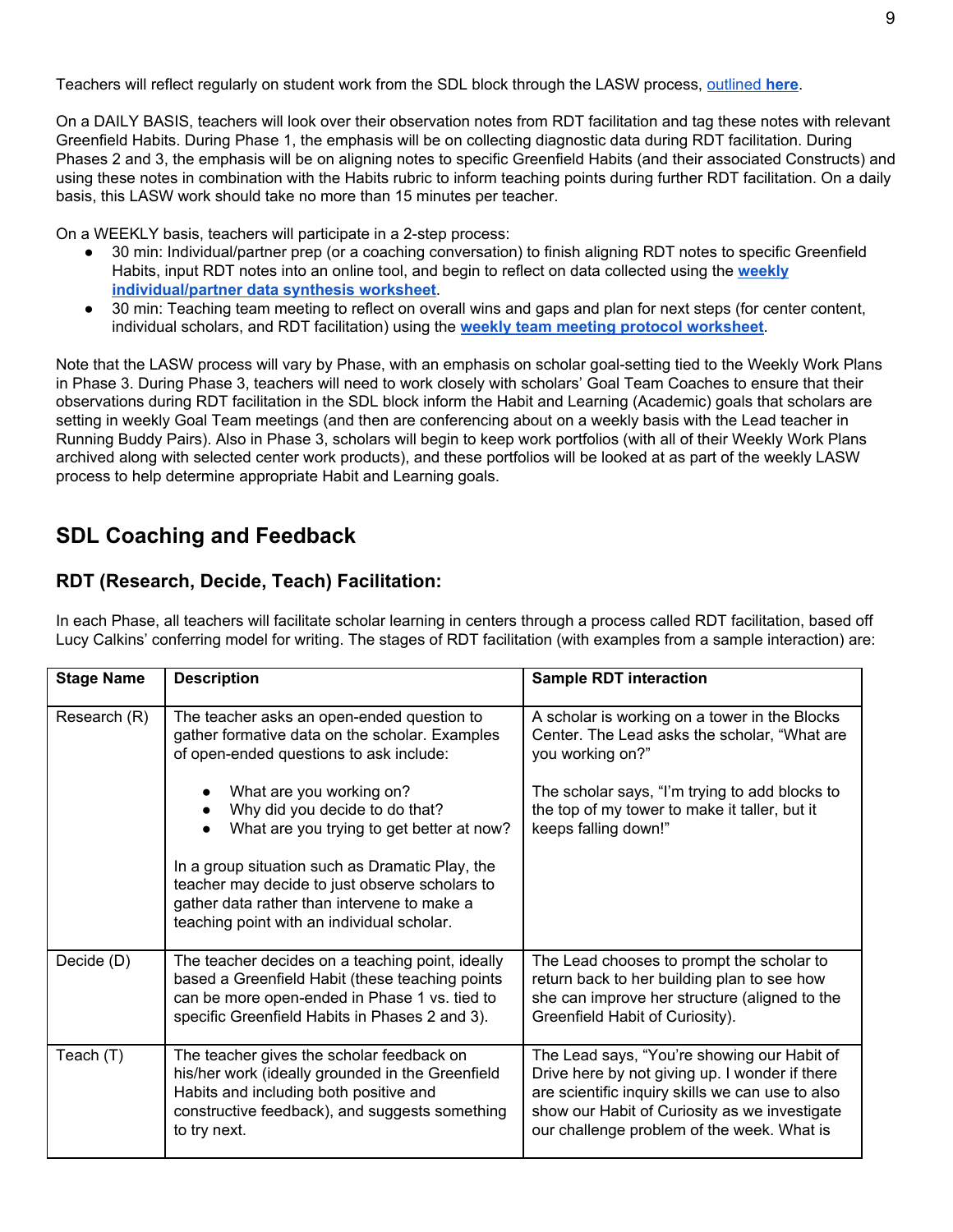|                                                                                                                                     | the first thing we learned in science that                                                                                                                                        |
|-------------------------------------------------------------------------------------------------------------------------------------|-----------------------------------------------------------------------------------------------------------------------------------------------------------------------------------|
| Before leaving the interaction, the teacher makes<br>sure that the scholar has clarity on what he/she<br>will do next (has a plan). | strong scientist do?"                                                                                                                                                             |
|                                                                                                                                     | The scholar answers, "Ask strong questions?"                                                                                                                                      |
|                                                                                                                                     | The Lead responds, "That's correct. Many<br>times it usually starts with 'I wonder' What<br>questions could you ask yourself to solve the<br>problem before continuing to build?" |
|                                                                                                                                     | The Lead provides a scaffold to the scholar as<br>needed, e.g., "I wonder what other materials I<br>could use?"                                                                   |
|                                                                                                                                     | The scholar then generates other example<br>questions to ask.                                                                                                                     |
|                                                                                                                                     | Before leaving the conference, the scholar<br>decides to change her building plan to use a<br>new material for the top of the tower.                                              |

Each RDT interaction lasts approximately 3-5 minutes. Teachers should facilitate 3-5 RDT interactions each per center rotation with a combined goal of 1 RDT note on each scholar in each center every other week

Teachers will record their RDT facilitation with scholars in the moment using an **SDL [Interactions](https://drive.google.com/open?id=0B3ShmG3yB4ZCcVlVd2hPUFc2X2c) Tool**, with each entry including the date, scholar name, observation notes (which can include pre-inserted teaching points or scholar goals), and aligned Greenfield Habit(s)/Construct(s). Ideally, teachers will also take pictures or videos of scholar-created artifacts (e.g., word sorts, block towers/enclosures, reading responses, science journals, dramatic play interactions) that demonstrate mastery of teaching points and Habits.

Notes taken on the SDL Interactions Tool should be as objective as possible, stating only observed scholar behaviors and avoiding subjective or ambiguous words (e.g., mean, pretty, sloppy) and assumptions (e.g., "He was bored", "He was out of control"). Whenever possible, teachers should include scholars' exact words in notes. When taking observation notes, teachers should ask themselves, "Am I writing things in such a way that anyone viewing the same scene (without any knowledge of this particular scholar) would write it in the exact same way?"

A sample note for the interaction above could be:

Tonya's block tower kept falling down. I asked her how she could use Curiosity and she said, "Ask strong questions?" I *gave her an example question and she came up with 2 more on her own.*

Entries in the SDL Interactions Tool will be entered into an online tool by teachers on a weekly basis (during weekly individual/partner prep time) and used to generate next steps and scholar goals during weekly teaching team meetings.

# **Lead Conferencing (Phase 3 only):**

During Phase 3 only, the Lead teacher will facilitate a weekly 10-minute conference with each scholar and his/her Running Buddy during the SDL block. These conferences will be scheduled in advance and the date and time for the conference will be written into each scholar's Weekly Work Plan by the Lead prior to that week's Goal Team Meeting.

The purpose of these conferences is to review progress toward scholars' Weekly Work Plans and their Habit and Learning Goals for the week; therefore, the Lead should schedule conferences in such a way as to respond to scholars' emerging individual needs (e.g., scholars who are struggling more with self-regulation should be scheduled for Monday or Tuesday conferences). That said, the Lead should also vary the day and time he/she conferences with scholars each week (e.g., don't schedule the same Running Buddy Pairs for the last conferences every week). During the Opening of each day's SDL block, before Running Buddy pairs check in, the Lead will remind scholars which Running Buddy Pairs are scheduled to conference with him/her that day.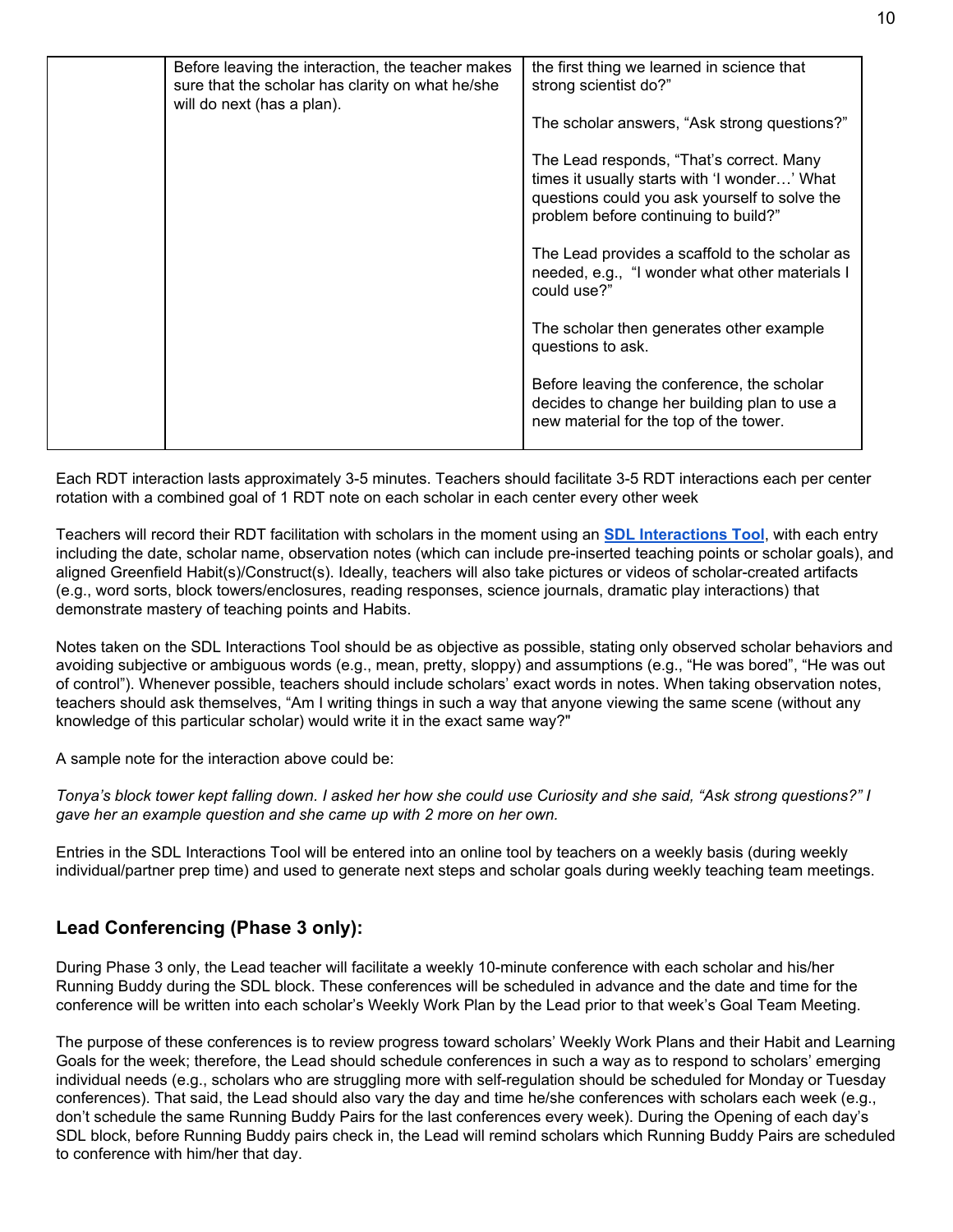Conferences will be scheduled Monday-Thursday during the SDL block according to the following schedule (which takes into account all Lead responsibilities during the SDL block):

- Monday: 3 Running Buddy Pair conferences (30 minutes), introduce any new Blocks or Humanities center content (10 minutes), RDT facilitation in Blocks/Humanities (10 minutes)
- Tuesday-Thursday: 4 Running Buddy Pair conferences per day (40 minutes per day), RDT facilitation in Blocks/Humanities (10 minutes per day)
- Friday: No conferences, facilitate "Block Talks" (10 minutes), RDT facilitation in Blocks/Humanities (40 minutes)

The Lead will prepare for conferences by reviewing each scholar's Weekly Work Plan and Habit/Learning Goals from the previous week, as well as the chosen Goals for the current week, prior to conferencing. Depending on when the conference is during the week, Leads may choose to spend more time reflecting on Goals from the previous week (if conferencing on Monday or Tuesday), or to focus on progress toward Goals for the current week (if on Wednesday or Thursday). Leads will collaborate closely with Goal Team Coaches (and other instructors) to ensure they share real-time information on scholars' progress on the Greenfield Habits rubric as well as in core academic subject areas.

During conferences, the Lead will use open-ended questioning to push as much of the thinking on scholars as possible.

A sample Running Buddy Pair conference conversation can be found below. Assume that this conference happens early during the week and thus is more focused on scholars' Goals from the previous week.

| <b>Conference Structure</b>                                                                                                     | <b>Lead &amp; Running Buddy Pair Conversation</b>                                                                                                                                                                                                     |
|---------------------------------------------------------------------------------------------------------------------------------|-------------------------------------------------------------------------------------------------------------------------------------------------------------------------------------------------------------------------------------------------------|
| <b>Opening Stem (1 min)</b>                                                                                                     | Lead: Let's get out your scholar work portfolios and take one minute to<br>review your Habit and Learning Goals on your Weekly Work Plans from<br>last week. Give me a thumbs up when you're ready.                                                   |
|                                                                                                                                 | Scholars silently review last week's Weekly Work Plans.                                                                                                                                                                                               |
| Monitoring, Reflecting, Adjusting (3 min)<br>The Lead will help scholars to reflect on                                          | Lead: Scholar A, what was your Learning Goal last week? How did that<br>work out? Let's look together to see if the goal helped you.                                                                                                                  |
| glows and grows from SDL in the previous<br>week (or in the current week, if the<br>conference is happening later in the week). | Scholar A: My goal was to read more at the Reading & Response<br>Center. Last week, I read 5 books at the center, which is 3 more than I<br>had read before. I am proud of that.                                                                      |
| The Lead should be prepared to point out<br>any key areas or examples if students are                                           | Lead: That is a great accomplishment. What helped you do that?                                                                                                                                                                                        |
| not able to come up with any concrete<br>celebrations or areas of focus.                                                        | Scholar A: I think it was because I sat on the beanbag by myself and<br>not with a friend so that I could focus.                                                                                                                                      |
|                                                                                                                                 | Lead: Knowing that a friend could distract you and sitting on your own<br>beanbag is a good strategy. Student B, what was your Learning Goal<br>and how did that work out for you? Anything you are really proud of?                                  |
|                                                                                                                                 | Scholar B: I am proud of my work at Computers. I passed 3 levels and<br>got 3 stars on Typing last week. I want to spend more time in Blocks<br>this week because my farm is nowhere near finished. Is there a way I<br>can get more plastic animals? |
|                                                                                                                                 | Lead: I am sure we can find some more animals. But let's go back to<br>Computers. What helped you pass 3 levels and was that your goal?                                                                                                               |
|                                                                                                                                 | Scholar B: My goal was to pass 2 levels on Typing, and I did 3 levels. I<br>think it was just a lot of practice until I got good at it. I also made it my<br>"can do" center 2 times, so I got a lot of practice.                                     |
|                                                                                                                                 |                                                                                                                                                                                                                                                       |